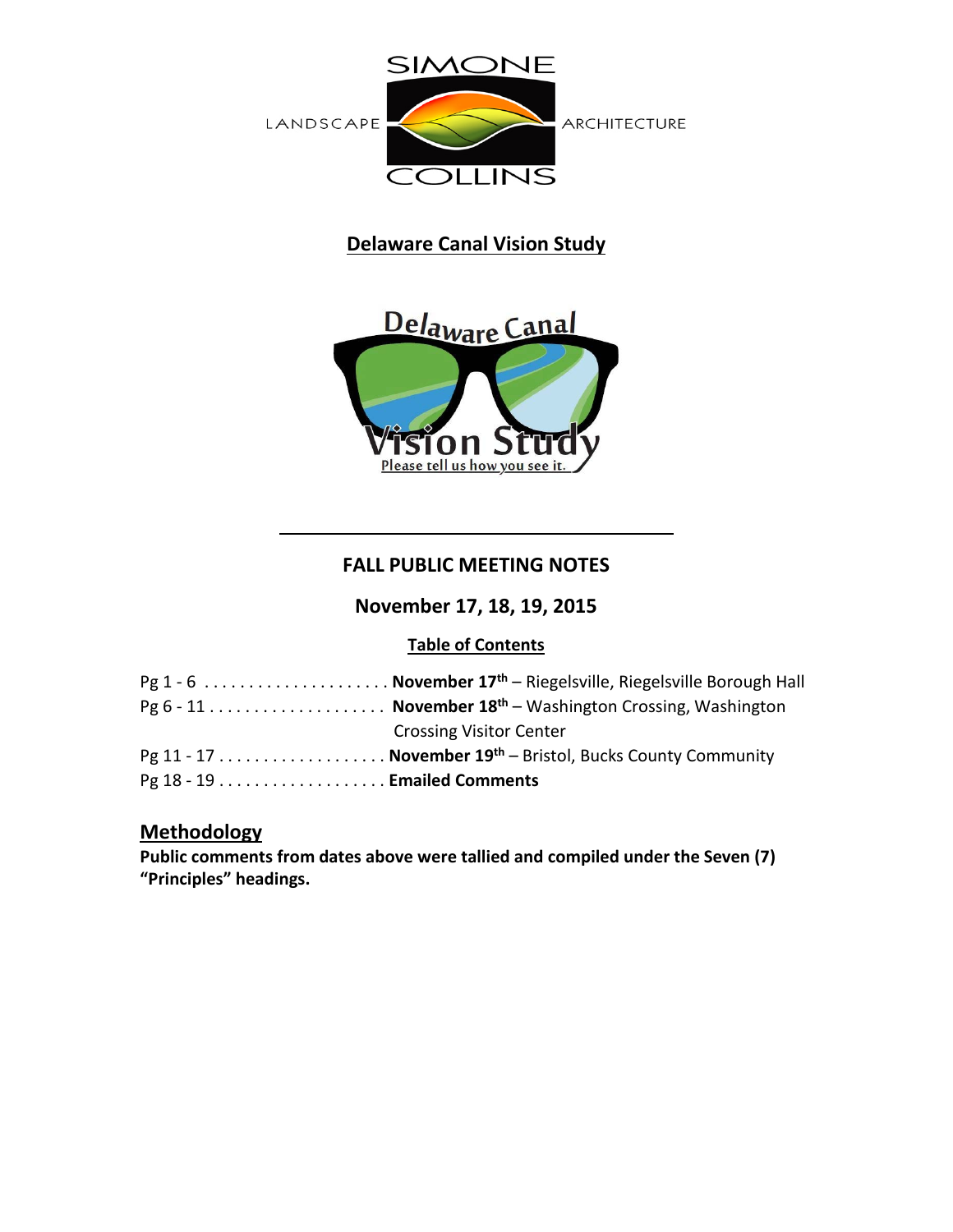# **November 17th – Riegelsville, Riegelsville Borough Hall**

## *Principle 1: It's Our Delaware Canal*

- 'Adopt a Mile' program
- Appropriate signage, applicable to Canal Clean-Up Day
- Gross National Product of all the businesses in the Canal watershed?
- Ask businesses in the watershed to contribute, they should play a part
- All school districts along the Canal should be contacted to engage in educational programs
	- o New generation of stewards
	- o Solebury, Bristol have education programs
	- o PA certified curriculum-Program in the Park
	- o PA Department of Conservation and Natural Resources (DCNR) also has programs in conjunction with school districts that build on existing programs
- Friends of the Delaware Canal (FODC)
	- o Canal tenders
	- o Clean-up day
	- o Watching media outlets to monitor programs
- Antiquity of Canal
	- o Hand-made
	- o What skills were required to build Canal?
	- o These are vanishing crafts
	- o Gather info to train artisans-hard to find
	- o An opportunity for job creation
- Central Bucks School District
	- o Peace Valley Park field trips
	- o Need variation for trips, Canal could be option
	- o Lot of volunteer parents come on trips
	- o Challenge to get them to Canal is funding-how to locally promote it?
	- o Partnerships with schools
	- o Teachers on Facebook, if you sponsor hyper-local ads, it'll get to teachers who will aggressively promote it to students, parents, etc.
- Getting to decision makers

## *Principle 2: It's About the Water*

- Keeping the Canal watered
- Look at the definition of a fully watered Canal, 3 or 5 ft, keep full depth required
- Don't just release water after rains, let overflows do their job
- Augmenting pumps
	- o In the old days, pump would be fixed immediately
	- o What about a siphon pump to keep water flowing if there's a break somewhere?
- Rapid-response
	- o Pre-design situations
	- o Fix it right away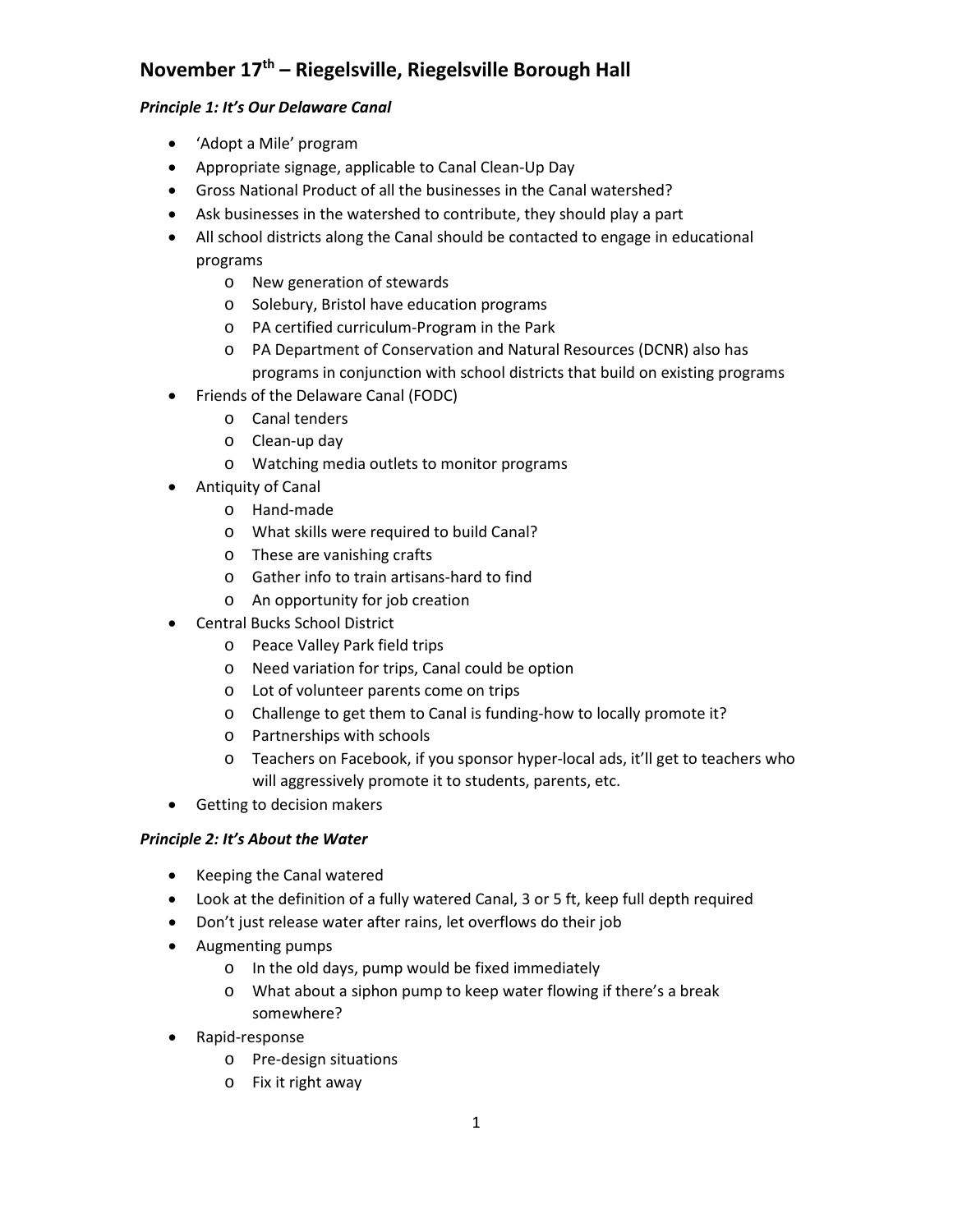- Water flow management
	- o Modernize this control system
	- o Wireless sensors to sense problems and send directly to office
	- o Done within Landmark
- Water as a resource
	- o Potable in Jersey
	- o Fire protection in Plumstead
	- o There are dry hydrants in Canal
- What gets water in Canal
	- o Archimedes Screw
	- o Almost as soon as Canal was finished, 2 waterwheels were added and in place until 1929
- Southern end relies on inlet near Odette's
	- o Dry mostly in the summer
	- o FODC promoting Archimedes Screw to supplement water flow

#### *Principle 3: Conserving Our National Landmark*

- National Historic Landmark (NHL) is a high designation
- Solutions done in the context of historic character
- Character in context with the surrounding landscape
- New technology-green solutions fitting for the Canal character
- Lot of animals use the Canal-keeping that in mind
- Is there room for leeway in the standards?
	- o Repair frequently troubling areas with new technology that lasts
- General viewshed analysis done
	- o Maybe update to be more localized
	- o Ensure teeth in ordinances to protect viewsheds
- Partnering with universities and historic preservation programs at schools-they're prepared to help
- Review of projects
	- o Very definitive boundaries are set
	- o Expand boundaries to include viewsheds
	- o For projects outside the area that come to the Canal, project, explore creative ways to bring in viewshed protection
- Delaware & Raritan Canal (D&R) Commission has authority over NJ lands adjacent to Canal
- Grant money for municipalities to put protection clauses in ordinances
	- o PCIP Program
	- o PA Department of Community and Economic Development (DCED) may have some programs
- PHMC hasn't revisited viewshed review
	- o Original structure only has 2-3 structures
	- o Have to refine
- Type of funding for Lehigh Valley Planning Commission (LVPC)-they're developing model ordinances
- Mini-grants for municipalities to adopt ordinances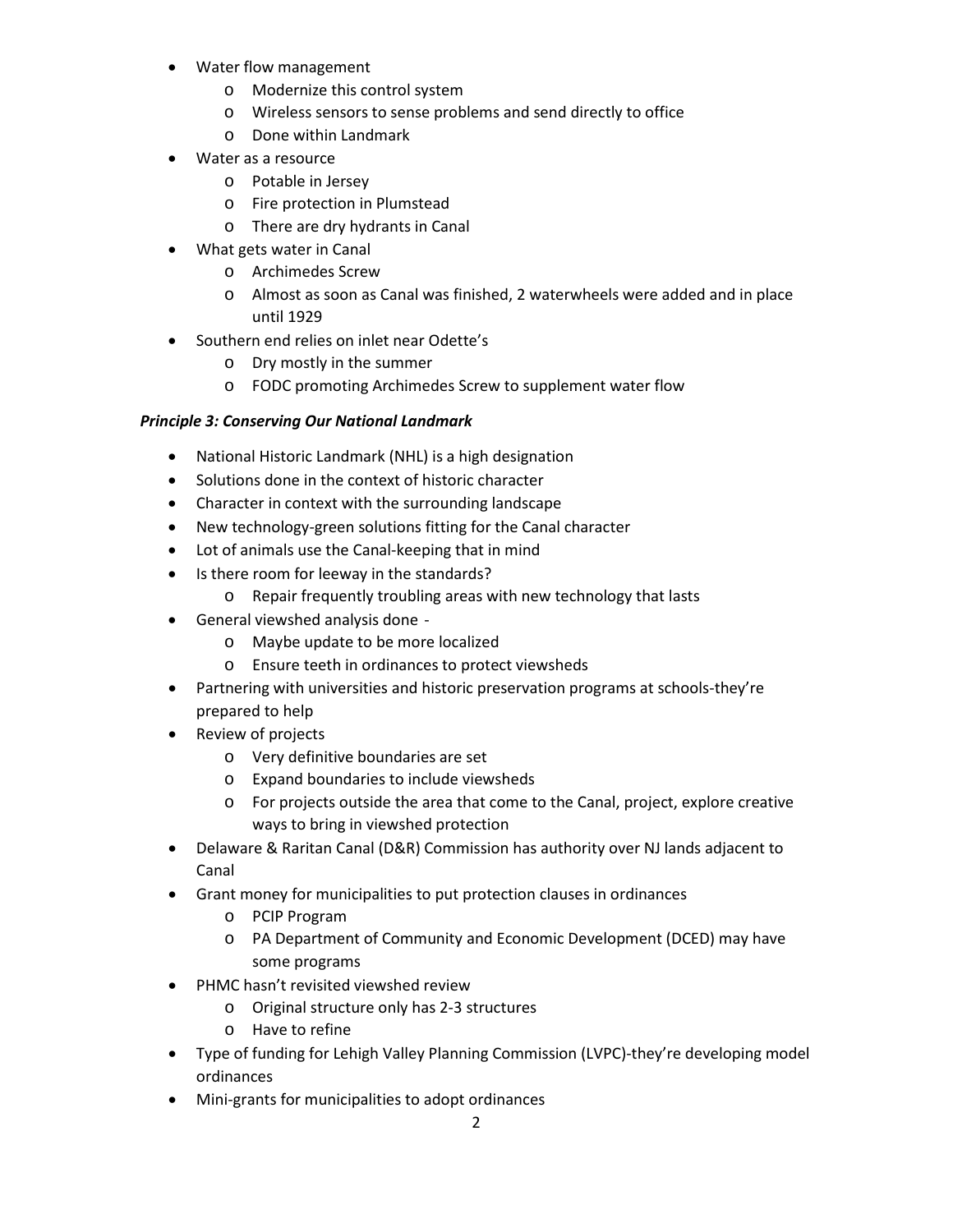- Model ordinances stated in 1987 Master Plan
	- o Needs to be revisited
	- o Canal enhancement ordinance tailored to individual municipalities

#### *Principle 4: A Network of Trails and Connections*

- Ideas on other connections
- Bucks County trails
	- o How closely are we working with trail groups connecting trails
	- o Master trail plan in Bucks County
	- o Plumstead has been contacted by other municipalities-master trail plan there
- Doylestown Bike-Hike
	- o 5 or 6 organizations
	- o 24 miles of trails
	- o Connecting to trunk trail
- Any programming to health connections?
	- o Grand View Hospital does walk with patients
- People should pay attention to the Circuit
	- o Major trail network
	- o Need to get the word out
- Nice to see Perkasie/Sellersville trails connect with Lake Nockamixon
	- o Lot of parkland in between that can be used up
	- o 7-8 linear miles along Lake Nockamixon (Point Pleasant to Tohickon, Ringing Rocks)
- **Stewardship** 
	- o Opportunity for sponsor like REI coupon for kayak rentals
	- o Gets the company involved
	- o LL Bean working with LVPC
	- o Outdoor World like store in Bucks County
	- o Tubing person involved in connection
	- o Easton Main Street Initiative
	- o Engineers Without Borders

#### *Principle 5: Stewards of the Canal and River*

- Wild & Scenic designation in 1968
- Lower Delaware River is in Wild & Scenic (W&S) Rivers System
- With this law as a basis, it gives communities power in ordinances
- W&S given basis to promote tourism
- Public is vital-there was movement to get away from wildlife fund but people support the program
- Legislation or policy to protect resource?
- Mechanisms to get excluded section of river included in the designation
	- o 2 gaps: one around Riegelsville, one north of Easton
	- o Exclusion has more to do with politics, no resource based
	- o Local communities there were not in favor to support river management plan
- Lower Delaware W&S goes to Washington Crossing State Park
- Haven't gone through the process to get undesignated areas into the park service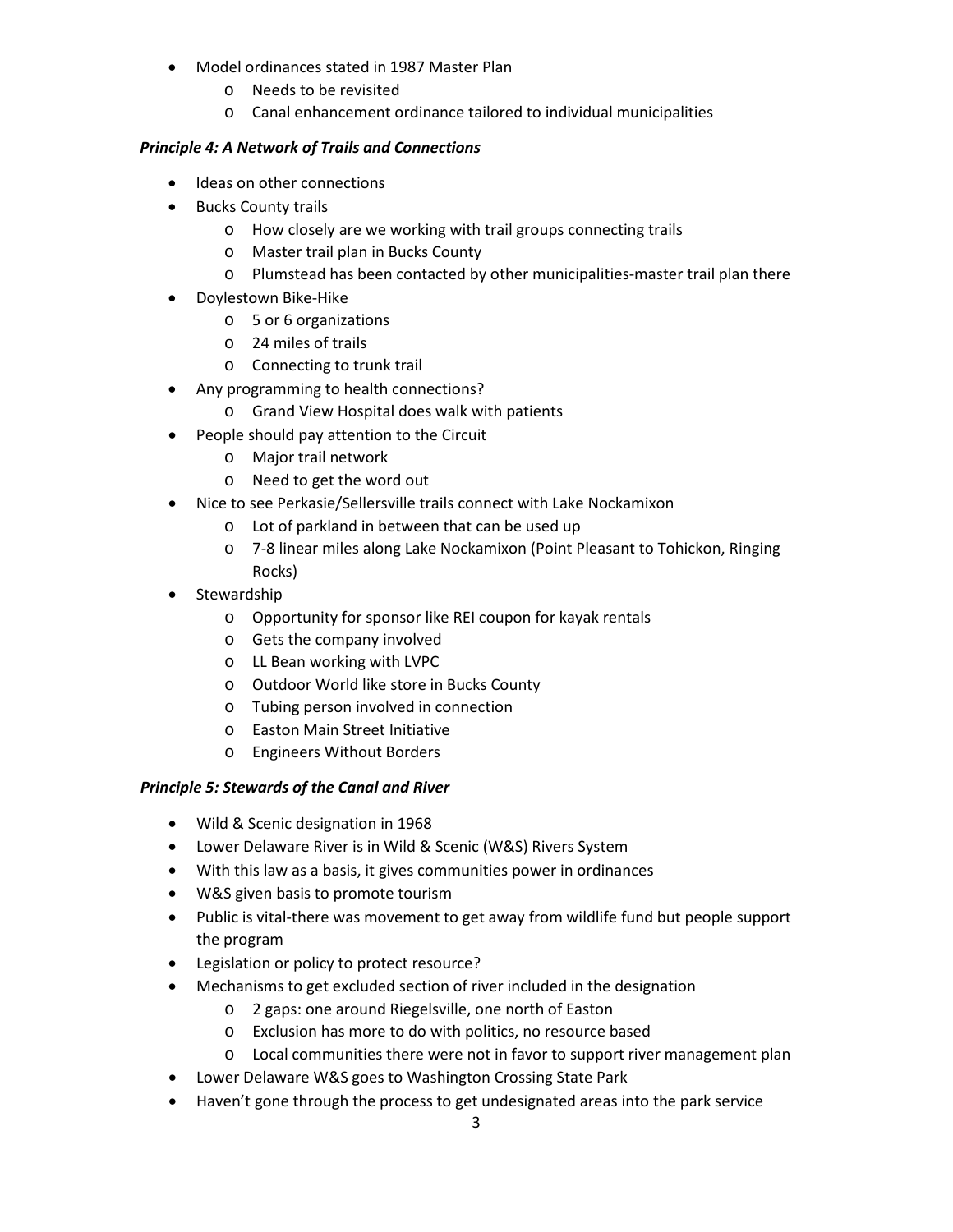- River designated in 2000
- Partners need to be included in new designation
- Both sides of river need to be on board
- In terms of protecting scenic qualities, municipalities can incorporate scenic ordinances
- No highway scenic related goals in river management plan-not at that point
- In developing scenic resources, ordinances designed to be functional at local level
	- o Benefits to local-economic development, partners to the table
	- o Limited funding
		- One time grant process
- Scenic Highways was done along Route 32
- One negative impact in W&S is fracking pipeline in the gap
	- o Degradation to safety
	- o It makes it an easier point for the pipeline to cross as there are less layers to navigate

#### *Principle 6: A Park of Many Users*

- Trying to save fish when break happens
- Scenic byway in Jersey official, bridge loop, it's whole corridor and viewshed
- What about residents along the Canal? Worried about carrying capacity?
- Nature deficit in Easton
	- o No one can get on it
	- o Linking rich wildlife to urban center
	- o Hard to access, especially center city Easton to Canal
	- o Demographics in Easton
		- **Minorities, elderly and access is non-existent**
	- o Putting walking bridge in to do loop
		- **Would complete an antique system**
- Point Pleasant Community Association did existing poll
	- o Aquetong and river bridge were priority projects
	- o Pedestrian bridges got built over the canal in Solebury and Riegelsville
	- o Delaware River Joint Toll Bridge Commission (DRJTBC) said to fix piers before bridge is built
- Parking
	- o Needed in Plumstead
	- o Small community park for parking in Point Pleasant, need more space
	- o Identify potential parking locations
		- **Local communities can help**
		- **Partner with them**
		- **DCNR can help acquire land**
	- o When you set up parking, you set up expectation for public that parking or concessions will always be there
	- o You have expectations that are met-make it a regional treasure
- More water activities at Canal parks
	- o Could work through concessions
	- o Phoenixville canoe loop to river, can it be replicated?
	- o DCNR provides boats, utilize river and loops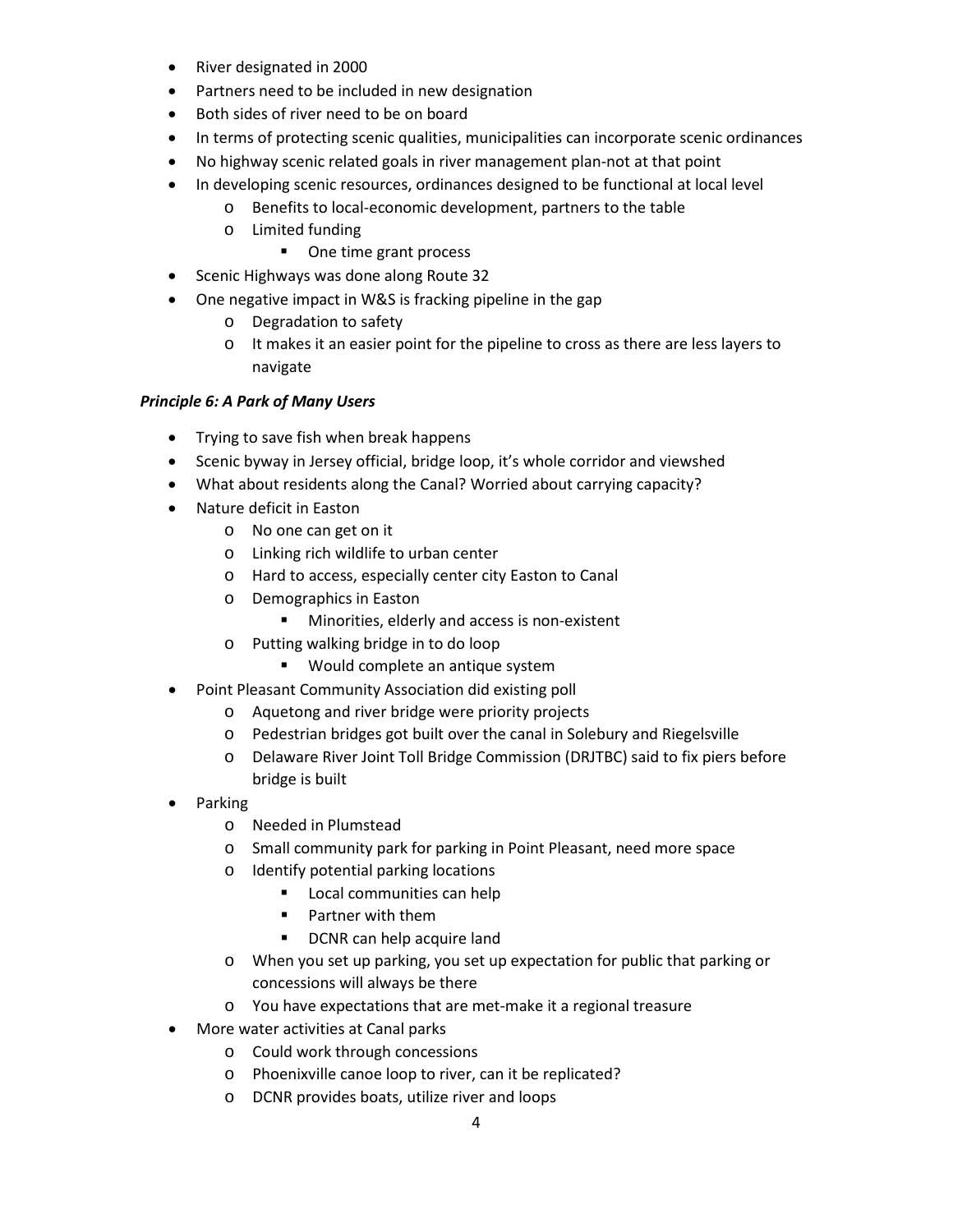#### *Principle 7: We're All in This Together*

- Things have changed in allocation of public resources
- Is there a Vision Statement with Study?
	- o Everyone wanted to talk about Vision Statement in recent county planning
	- o How do we put that out there?
	- o Resonating with public officials
- Sub-committee
	- o Plumstead has 3 new committees (Village, Improvement, Trail Advisory)
	- o Maybe sub-committee can be formed to work toward goals of the group
	- o Supervisors are busy, sub-committee is a good tool for focus and progress
	- o Can you define it?
	- o 19-20 townships are working toward goal
	- o If local people were on sub-committee, you'll get a lot more support
	- o Some supervisors don't know what's happening
	- o Person on sub-committee will bring information back to supervisors
	- o More commitment in local organizations
- Circuit identified priority trail projects
	- o Get major groups involved
	- o These are priorities at this time
	- o Develop a master list
- Highlands Trail can to West Rockhill-remind supervisors for support
- Intent of Delaware Canal Advisory Committee (CAC) is to bring entities together
	- o Needs to be revisited
	- o Each municipality gets meeting minutes
	- o Maybe CAC needs to stimulate municipalities
	- o Make sure someone from municipalities go to CAC meetings
- Public-private discussion happening
	- o Concessionaires
	- o Public-private partnership in cities to manage parks
	- o Improvement districts
	- o Money that goes into pool
	- o Use lot of different models
	- o One partnership-Archimedes Screw to get water in Canal
	- o Variety of ways
	- o Appropriate business relationships
	- o Pay rent to Canal
	- o Special Services District, like Center City District, to clean city
	- $\circ$  If majority of people want in, they'll pass referendum for little more in taxes
- Groundhog Lock had power to run trolley from Easton to Doylestown
- Any possibility that state would match private funds?
	- o FODC has good track record of raising funds and state complimenting that
	- o \$46,000 raised for pumping from Centre Bridge to New Hope

#### *Summary*

• Complexity of 60 mile asset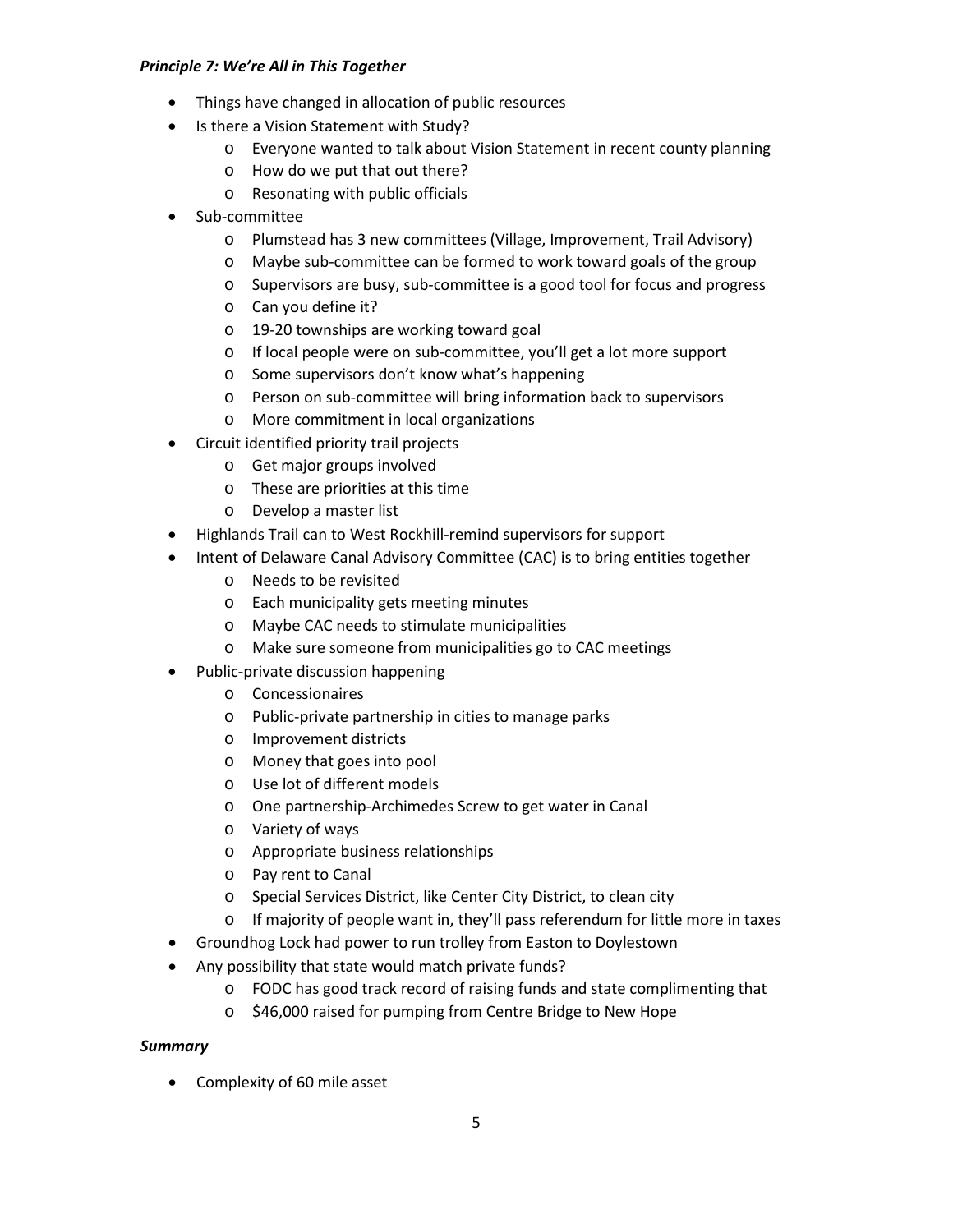- o How vital it is
- o Scale to individual asset
- o What is connection to the state?
- o Adding "stories" photos on website by users
	- **Make "live" online with posts**

# **November 18th – Washington Crossing, Washington Crossing Visitor Center**

#### *Principle 1: It's Our Delaware Canal*

- What is the Canal community?
- Communities benefit from being next to the Canal
- Grow regionally
- Is there any research done on the Canal?
	- o This was not done with this project
	- o Good idea
	- o We have anecdotal stories
	- o Did do a study years again with counters and surveys
		- Can be made available
		- **This has been provided**
- Survey will only cover current, maybe we want to change it
- Education needs to be spelled out
- Educational establishments
- Use it for teaching
	- o Delaware & Lehigh National Heritage Corridor (D&L) has a curriculum
	- o Expand network and outreach
- Connection to railroad system
	- o This is key to making it come alive
	- o Vanishing commodity
	- o SEPTA, bus, etc. have been identified
	- o Working to get a linkage from Yardley to Delaware Canal
	- o Thinking historical connection
		- New Hope-Ivyland train
- Moving from one transportation source to another
- SEPTA looking to increase infrastructure like lockers and bike locks
- Inner-urban trolley system
- D&L has a museum component and lays out artifacts along the trail
- Developing the business community
	- o Work with developers that have interest in developing along the Canal
	- o Fee in lieu of Canal improvements?
- Hospitality industry
	- o Hotels
	- o Bed and breakfast
	- o Friends have been working with those types of businesses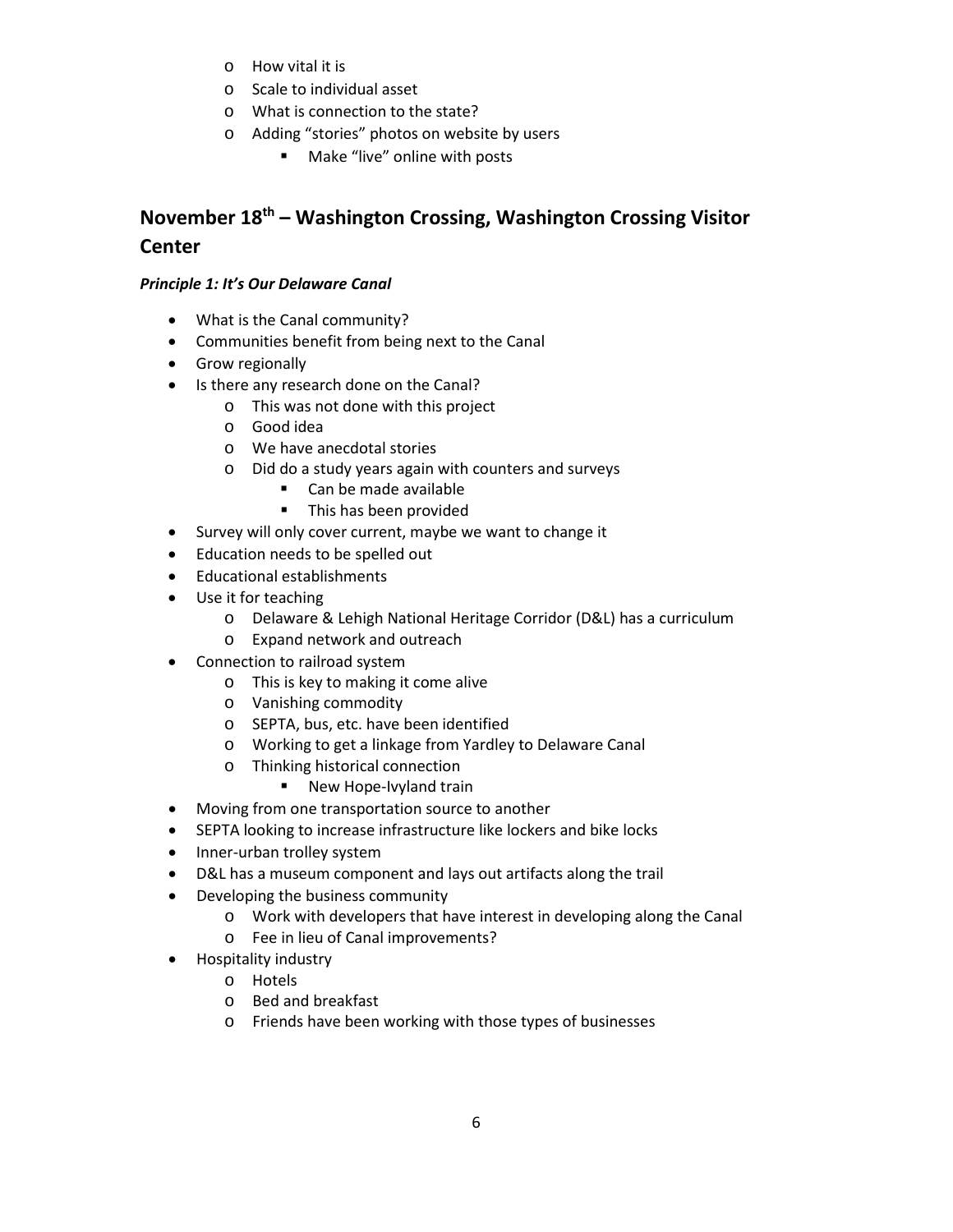#### *Principle 2: It's About the Water*

- Archimedes Screw in New Hope
	- o Possibility of creating electricity
	- o Help with the water issues
- Infrastructure includes walls that sometimes fail
- What happens in New Jersey... D&R is a potable water source
- Difficulty in getting permits and the standards to repair locks
	- o Possibility for easier process (interim standards for temporary solution)
	- o Gather funding over years to get the locks back to the way they were
	- o Quicker interim fixing process
- Lose lots of water through infiltration
	- o Improving whole prism
	- o Hire soil scientist to highlight areas that are resulting in the loss of water
	- o Do test and come in with a program
		- **Like lining a pond**
	- o DCNR has come up with a gabion structure for the tow path
		- **Come in with modern improvements and keep the history**
	- o Get to the problem before it happens
- This community has 3 ways of getting in
	- o Flooding that shuts down the area is because of the Canal
		- **Shuts down Route 532**
	- o Comes from upstream
- Next to the Canal is a big water source
	- o Get the river into the Canal
	- o This can be expensive
	- o There is no reliable way to get water from Easton down
	- o Pumping projects are underway
- How was it fed?
	- o Inlets, tributaries
	- o Dams in Easton and at New Hope
- Keep water in the Canal while under construction
	- o Culvert dam above/below projects
- Water wheel in New Hope does not exist anymore
- Is there any thought to use stormwater to feed the Canal?
- William Penn Foundation stormwater study
- Funding sources
	- o Adoption projects like road adoption

#### *Principle 3: Conserving Our National Landmark*

- Canal is part of the cultural landscape
- Last canal in US capable of being fulling watered
- Improvements have to be done with respect to the landmark
- If generating more recreation and tourism, we have to consider impact
- Do not engage in over-conservation
	- o Need to consider what it needs to generate revenue
	- o Do not be afraid of improving
- How many locks 23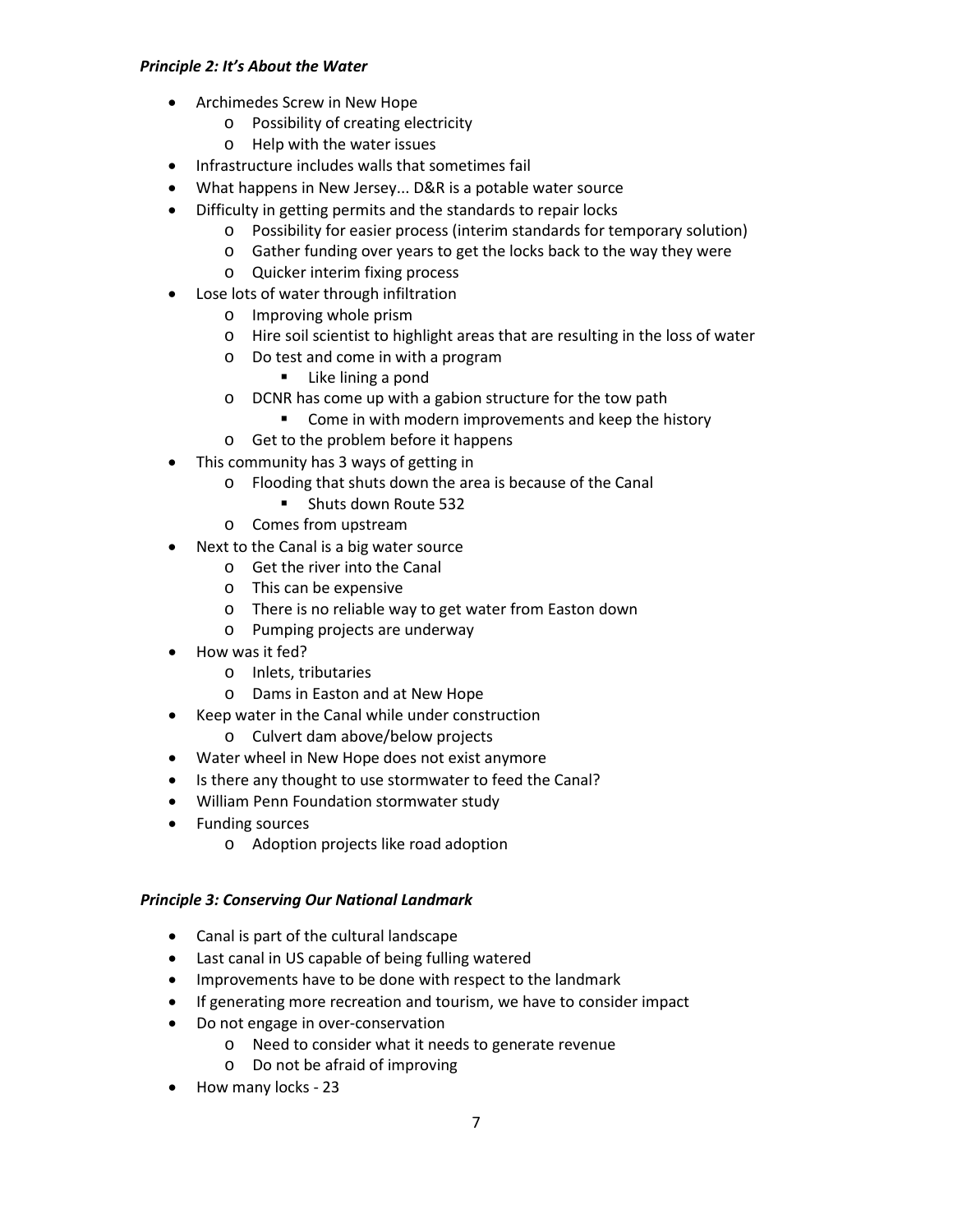- o Locks should be restored in the overall process
- o Locks in Morrisville are amazing to watch and see them work during floods
- Signage at locks
	- o Explain the old technology
- Delaware Canal has a lots of different structures, lots of nomenclature
	- o Morrisville is a waste gate
- The only working lock is the Yardley lock
- Craft skills to operate the locks are not present
	- o FODC to begin a program to instruct people
- Navigation
	- o Areas that are still accessible without bridges
- How do we finance all this?
	- o Put some responsibility of maintaining the status of the Canal on municipalities
	- o Should be their responsibility
	- o Parks are now a central infrastructure
		- Yes, it is the municipalities' responsibility to care for them
	- o How do we increase this movement?

#### *Principle 4: A Network of Trails and Connections*

- Since 1831 served as a connector for communities and transportation
- Operational for 99 years
- Continues to be central to 21st century of life
- Land and water trail system
- Part of the Circuit
	- o A portion of the D&L Trail
- Part of the East Coast Greenway
- Connector of communities
- The reason it was so important was because it was connecting communities
	- o Conceived as integral to the community and the region
	- o This needs to be developed more, make it integral again
- Towns need to understand how important it is
	- o It is not currently something that is educated enough
- Grow your audience
	- o Take it to Harrisburg and get it into the schools systems
- Encourage more park connections to the Delaware Canal
	- o Parks have amenities that Delaware Canal needs like restrooms
	- o Townships help take pressure off Canal for facilities
	- o Provides parks with Delaware Canal
- Get articles into local newsletter
- Almost all Lehigh Valley brochures have Canal pictures
- New Hope and Washington Crossing are a destination
- Long term
	- o Evaluate how many visitors the Delaware Canal State Park can have without losing its values
- What is really going to tie the Delaware Canal in is the river
	- o The river is important in Europe
		- Use the waterway to get around
		- **This will bring people to the Canal**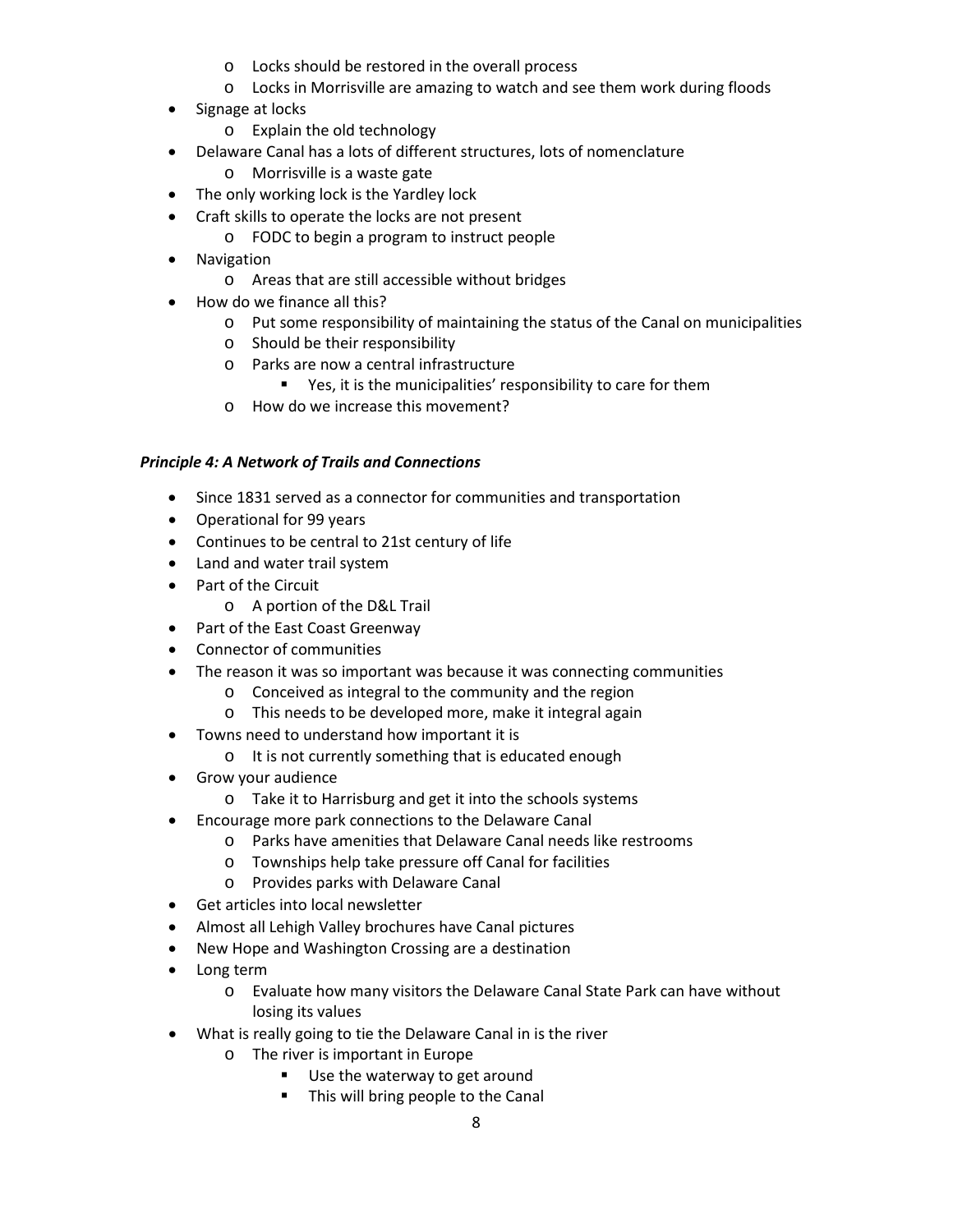- **Make river a regional entity**
- **Ferry boats**
- o It is a literal linking of towns with shopping, eating, entertainment
- Is the river deep enough?
	- o There has to be enough water in certain areas
- Flat bottom boats?

### *Principle 5: Stewards of the Canal and River*

- Tons of people use river recreationally
	- o Tubing
- Wild and Scenic
	- o Birding
	- o Wildlife
	- o How to preserve it
- How many people is too many?
- Lower Makefield and Upper Black Eddy have ramps
- Easy access to the river in Bristol
	- o Only tidal marsh is in Bristol
- Greater Lambertville New Hope Chamber of Commerce (GLNHCC)-one idea of the river
- NJ has created a Scenic Byway for Route 29
- Route 32 is Scenic Highway, but not Byway
- Easton-Phillipsburg have symbiotic relationship
- FODC has loop trails map
- Place where communities can help a lot
	- o Supplement access points
- Where to make connections
- There are not enough access points to the Canal
	- o People need to go into NJ
- Sometimes in Point Pleasant, people ask residents how to get to Canal
- No signage in parks
- Boy Scouts used to ride canoes down the river and back up the Canal
- Canoe and kayak easy access
	- o You can rent in areas but it is hard to gain access
- Kayak trips on Canal book up real quickly
	- o Lots of demand to be on the water
- Lots of people want to be on the path
- Public bike systems like in Philly where you pick up a bike in one place and drop it off somewhere else

## *Principle 6: A Park of Many Users*

- There is no way for elderly in Easton to get to the Canal
- Could you develop a fish hatchery and grow fish to be used as food and in Canal? o Historic parks have fish hatcheries
- Lack of regular water in the Canal, Fish and Boat commission stocks less
- The local grown and made products are expanding
- Light industrial zones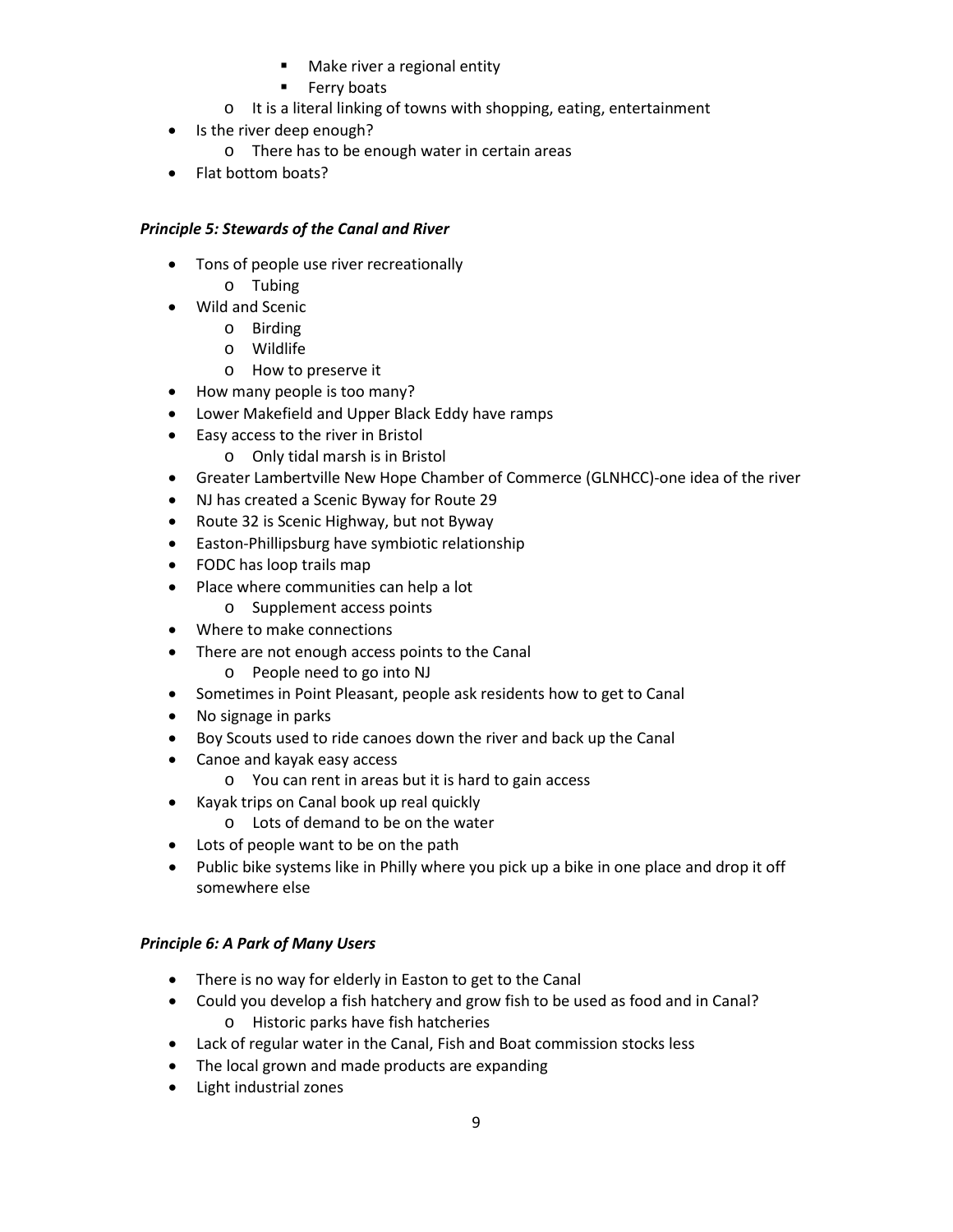- o Encourage adaptive reuse
- Young creatives
- Everything will naturally follow if it is filled with water
- Volksmarch in Germany
	- o Liberty Bell Walkers
		- **They go into New Hope**
	- o Takes advantage of flat paths
	- o Very popular
	- o Wanderers are Friends of the Delaware Canal
- People will come to the Delaware Canal rather than the D&R Canal because it is more interesting
	- o Even if path is not as nice
	- o Heard this from the biking groups
		- **view vs. speed**
- Parallels
	- o Same scale as in England
		- **See the backs of buildings and towns not normally seen on the road**
		- **U** Views of towns
		- Shifts of point of view
	- o Points of view back to the river
- Possibility of motorized boats in the Canal
- Maintenance of water very important
	- o Raise level of importance that water needs to be there always
	- o Quantify this

#### *Principle 7: We're All in This Together*

- Adding amenities, improving access
- Several groups doing education
- Need a committee to report to the CAC to get info back to Municipalities
- Improve attendance at CAC
	- o Happens quarterly
	- o Functions well
	- o Needs more attendance
- Need to go to the Township association and get the new guys
- Just need to make it a 5 minute overview
- County Association of Township Supervisors
- County planning commissions' training for new advisors
- Opportunities to bring small to medium projects to municipalities
	- o Get something in front of them to get the conversation going
	- o Sparks interest
	- o Needs to be practical
- Private sector better be part of it
	- o It is about networking
	- o Digital piece is lacking
		- Need to get something on cell phones
		- Go to where people are
		- Facebook
- Engage younger people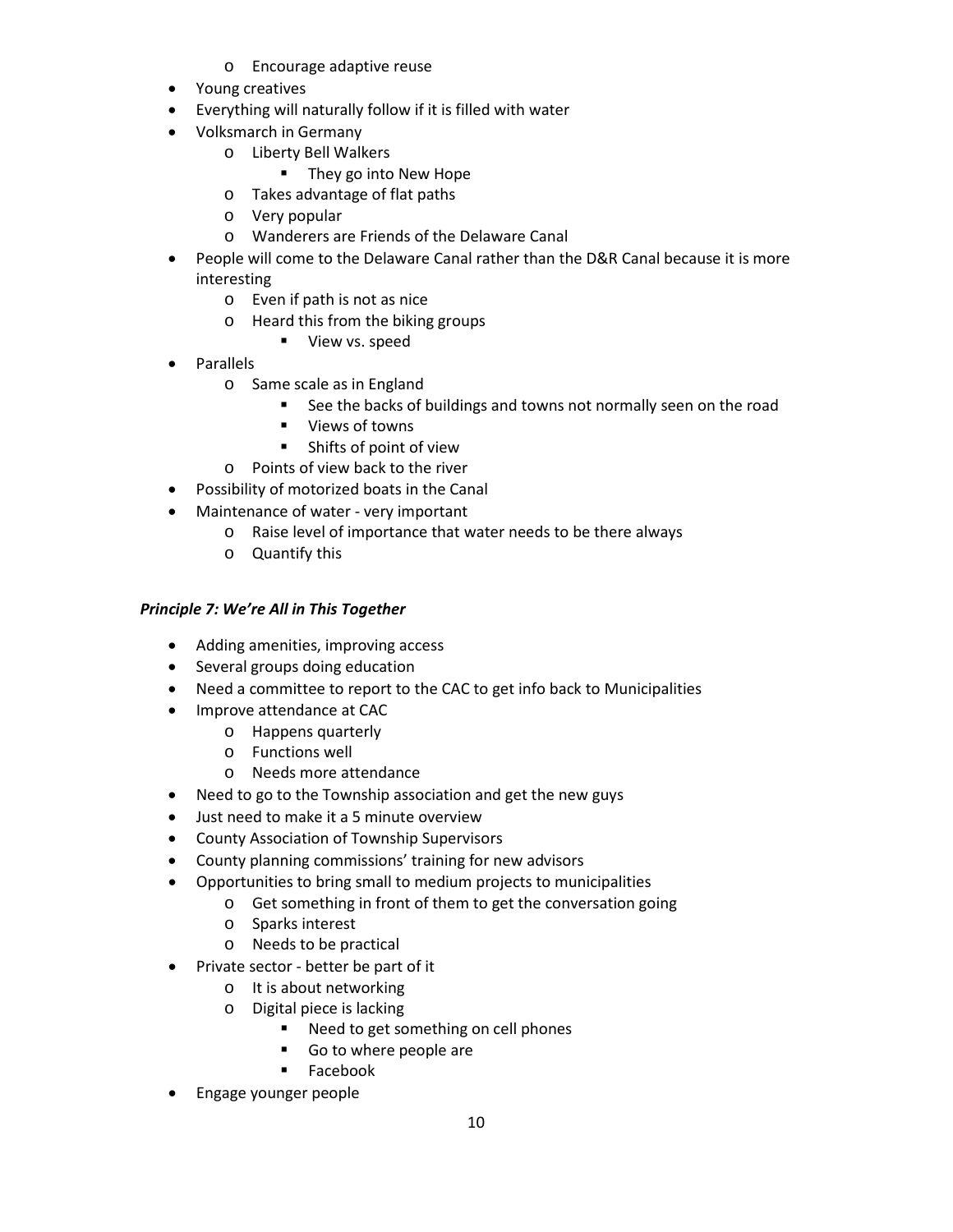- Who do I listen to?
	- o There are a lot of different people
	- o Need a central voice
		- **Easier to network**
		- **Network node**
- Without the water it is hard to get the private sector involved
	- o People can see the potential
	- o Portion of locks filled
- Small construction projects
- Pilot projects to generate enthusiasm

#### *Summary*

- Keeps coming back to water
	- o Keep it significant now and moving forward
	- o It is everyone's Canal
	- o Need for additional capacity
- Legislative Caucus
	- o Get the TV channel to cover the meeting

## **November 19th – Bristol, Bucks County Community College-Bristol Campus**

#### *Principle 1: It's Our Delaware Canal*

- Solutions orientated tonight
- Partners
	- o Who can be engaged
- All the municipalities that touch the Canal
- Who is everybody
	- o This is one of the challenges
	- o Motorists are over used
	- o Birders, walkers, joggers, fisherman, craftsman, kayakers, restaurants, bed and breakfast
- Potential billion dollars from business
	- o Problem is most of the Canal is residential
	- o Down here by Bristol it is more commercial
		- **Potential for big businesses**
	- o There is not one solution, or one big business
	- o There are smaller businesses too
	- o Public-private partnerships
	- o Stakeholder group is a good collection of who feels ownership
		- **Businesses**
		- **■** Municipalities
		- **Fire departments**
		- **Recreationalists**
		- **Tourism groups**
		- **Birders**
- It is not just the people that live within a 1/4 mile, if you're 3-4 miles out, still value
	- o Stakeholders do not have to be on the Canal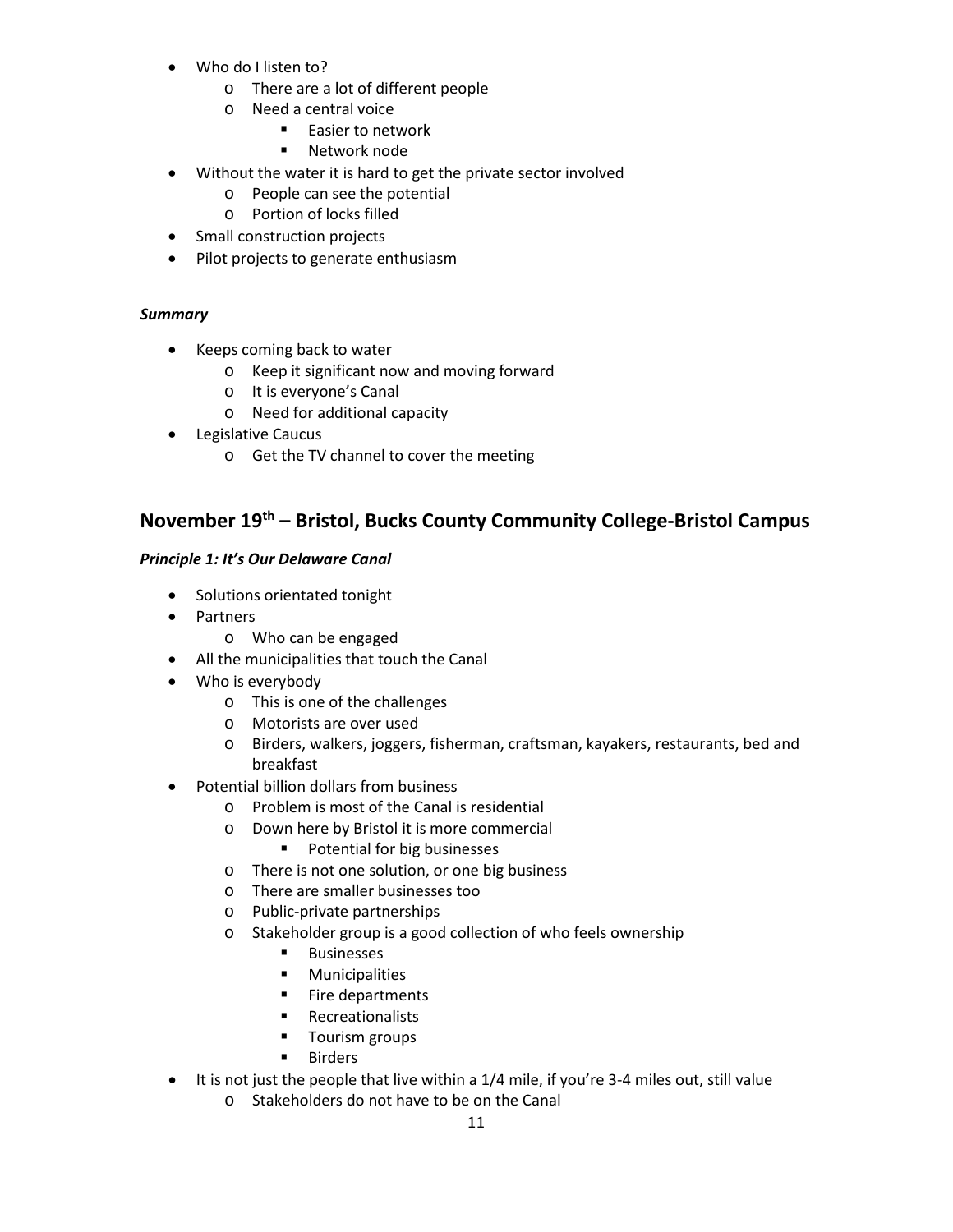- Doylestown-hot bed of people coming in
- People from Philadelphia, Montgomery County, NJ, Easton and Bethlehem, Washington Township, NJ, downtown
	- o For hikes
- How do you capture these people
	- o Set up a system to make them "friends of the canal"
- Report will hopefully identify new sources of revenue
	- o Tasks that are \$50-100k tasks that are community orientated
		- **Picking up trash**
		- **Benches**
		- Communities closest will take care of their section of the Canal
		- **Large projects are state**
		- **Different types of tasks for per person basis vs. state basis**
		- Community can say its only \$5k out of the budget
			- Make them realize the advantage
		- **Break it up into smaller "parks"**
- No municipalities that help maintain the Canal
	- o PennDOT currently does some road work
		- o Share a restroom facility with Morrisville
			- It's on borough property
			- **EXEC** Canal built, municipality maintains
- Communities that identify with Canal
	- o Yardley
	- o Washington Crossing
	- o New Hope
	- o Solebury
- What if all the communities say " a DC community"
	- o Put into letterhead
	- o Not a hard thing to do
	- o Build identity
- Is it really feasible to ask local communities to fund a state park?
	- o Needs to be a made a priority on a state level
- Areas where they invest in areas directly adjacent to the Canal instead of funding the state park
- There are other states with local communities that help fund state parks
- Fairmount Park
	- o The park needed to benefit the communities closest to the park
	- o Conservancies that are created to benefit the parks
		- Non profits
		- **Help augment the state levels**
		- **There already is a structure to follow**
	- o Parks cannot do it on their own these days
- Should the townships be contributing to non profits to save money on minimum wage requirements?
- Norristown Farm Park is example of community run park
- Bristol already takes care of last portion of the Delaware Canal (last 7/10 mile)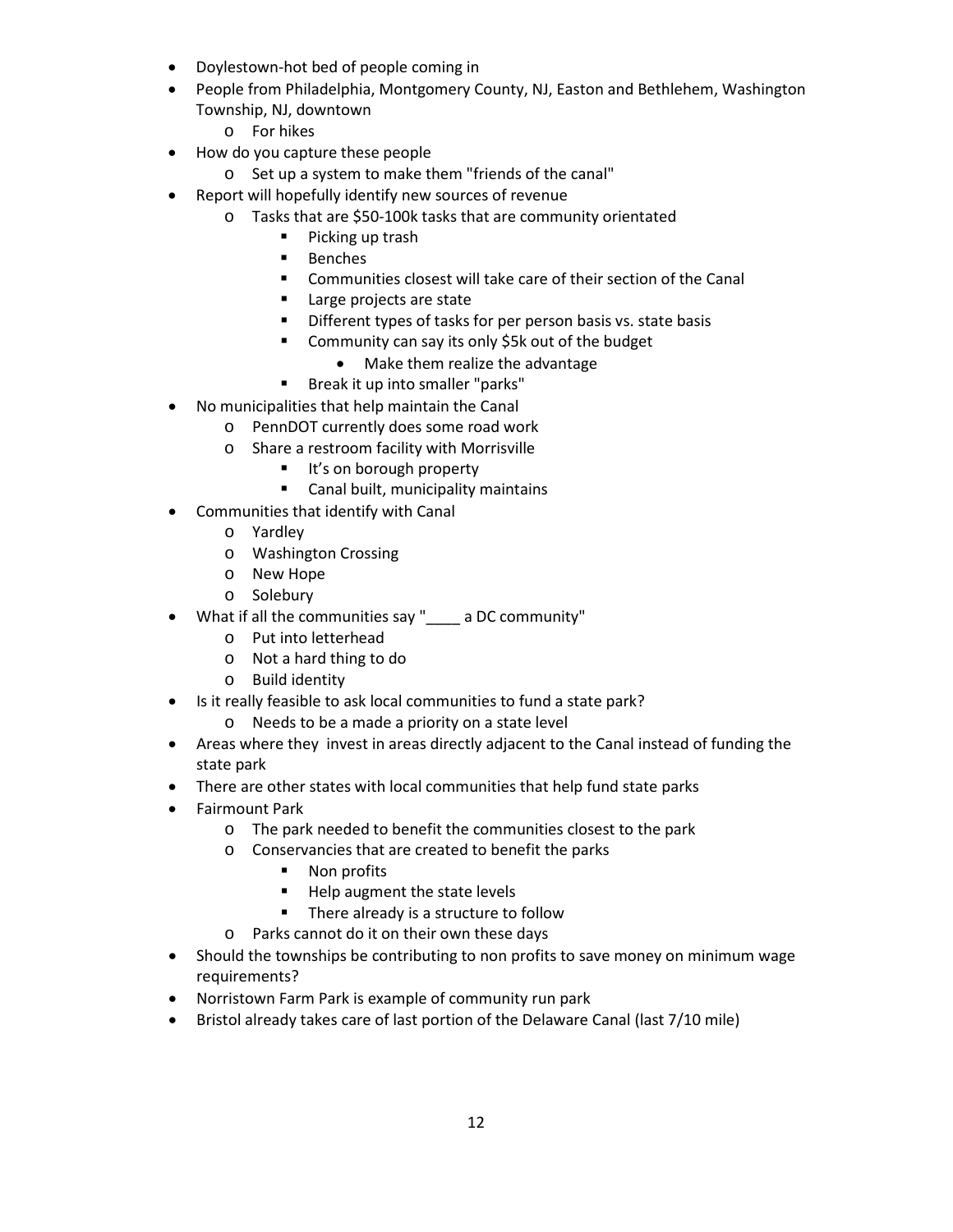#### *Principle 2: It's About the Water*

- How do you balance modern facilities with history?
- D&R should not be used as a potable example
	- o D&R is interlinked to New Brunswick inland
	- o Delaware Canal follows the river so why use it for potable
	- o Down in Philadelphia there are salt problems in Delaware River
	- o You could sell it in Bristol
- Swimming in the Canal
	- o Why not have a safe swimming area
	- o It goes on illegally
	- o Delaware River has a swimmability license
		- $\blacksquare$  Have buoys with the net
		- **Protected areas**
- There has not been water in the southern portion all year

## *Principle 3: Conserving Our National Landmark*

- Creates the cultural landscape for much of the communities along the canal
- It is the last remaining tow path canal that can be fully watered
	- o Still a challenge to keep it watered
- Look at Green infrastructure
- Make sure we do not overuse the Canal
- How will we measure our success
- Preserving buildings
	- o Important
	- o Odette's building mentioned in NHL designation
	- o Designation doesn't have teeth for private development
- Some have been an eye sore for years
	- o Neglect leads to making it an eye sore
- Private owner does not have to care for it like the state does
- Is there a local protection for historic buildings?
- Part of the vision to encourage local municipalities to protect buildings
	- o Historical Architectural Review Board (HARB)
- Should be standards for new construction design guidelines
	- o Reflect the architecture historically
	- o There are places that could be home for new businesses
- Adaptive reuse potential
	- o Each individual building is its own project
- What is appropriate within the Delaware Canal State Park
- Interaction with Federal Emergency Management Agency (FEMA) and flood plain ordinance
	- o Buildings have to be elevated
	- o Visually can hurt looks
	- o Conflict
	- o Safety and health issue is always going to win out
- Route 13 in Bristol is undergoing "beautification"
	- o There should be money along this stretch to help
	- o Green Lane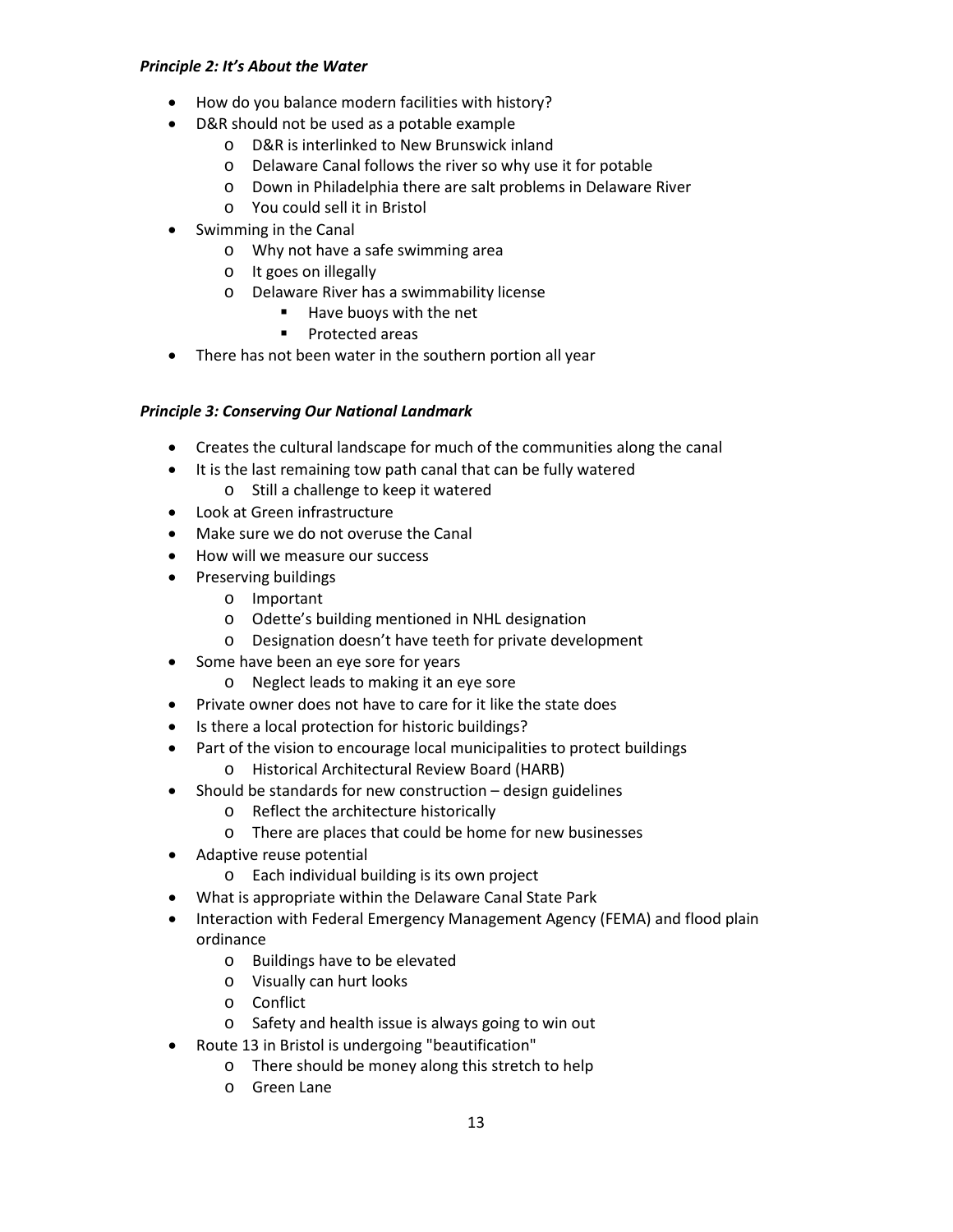- o There will be a pedestrian crossing
	- **There will be a crossing on Green Lane**
	- **Signalized**
- o PennDOT is including
- o Dangerous crossing over Route 13 to get to Canal

### *Principle 4: A Network of Trails and Connections*

- This is now a regionally trail
- Connects people to history and culture
- There is money coming into PA Environmental Council to remove obstructions
	- o Trail fixes need to work with fixing the Canal
- Projects should consider Canal
	- o Stormwater implications
	- o Integral to maintain viability
- Challenge of restoring a historic resource
- Much of the funding through the DOT is focused on the trail
	- o Funds are just not there
- Without water the integrity of the Canal suffers
	- o Berms, structures, etc.
- For Municipal Separate Storm Sewer System (MS4) requirements
	- o Use the Canal to help save money
	- o Tax will stay in the local community
	- o Many communities require a plan
		- **They should use Canal**
		- Could help with maintenance
		- **If** Identify water quality issues
- Linking Principle 4 to Principle 1: It's Our Delaware Canal
	- o Gather citizen support with the trail
	- o People will use it and love it
	- o Back to how you get ownership
- Is there a list of events on the tow path?
	- o There are races along the Canal
	- o There is not a master list
		- $\blacksquare$  It is out there
		- Not necessarily in one place different newsletters
- We have to get all of this tougher to make the case
- Maybe a college helps organize all the events
	- o Planning
- Sure we need to address the issue of tow path trail surface
	- o Stabilize turf surface
	- o We need to come up with a cheap solution to make it smooth
	- o Safe priority
	- o We need to get bikers off the road
		- **P** Driver of the road, we want to get people over there
- A biker advocate from Bike Bucks County
	- o Says the surface is great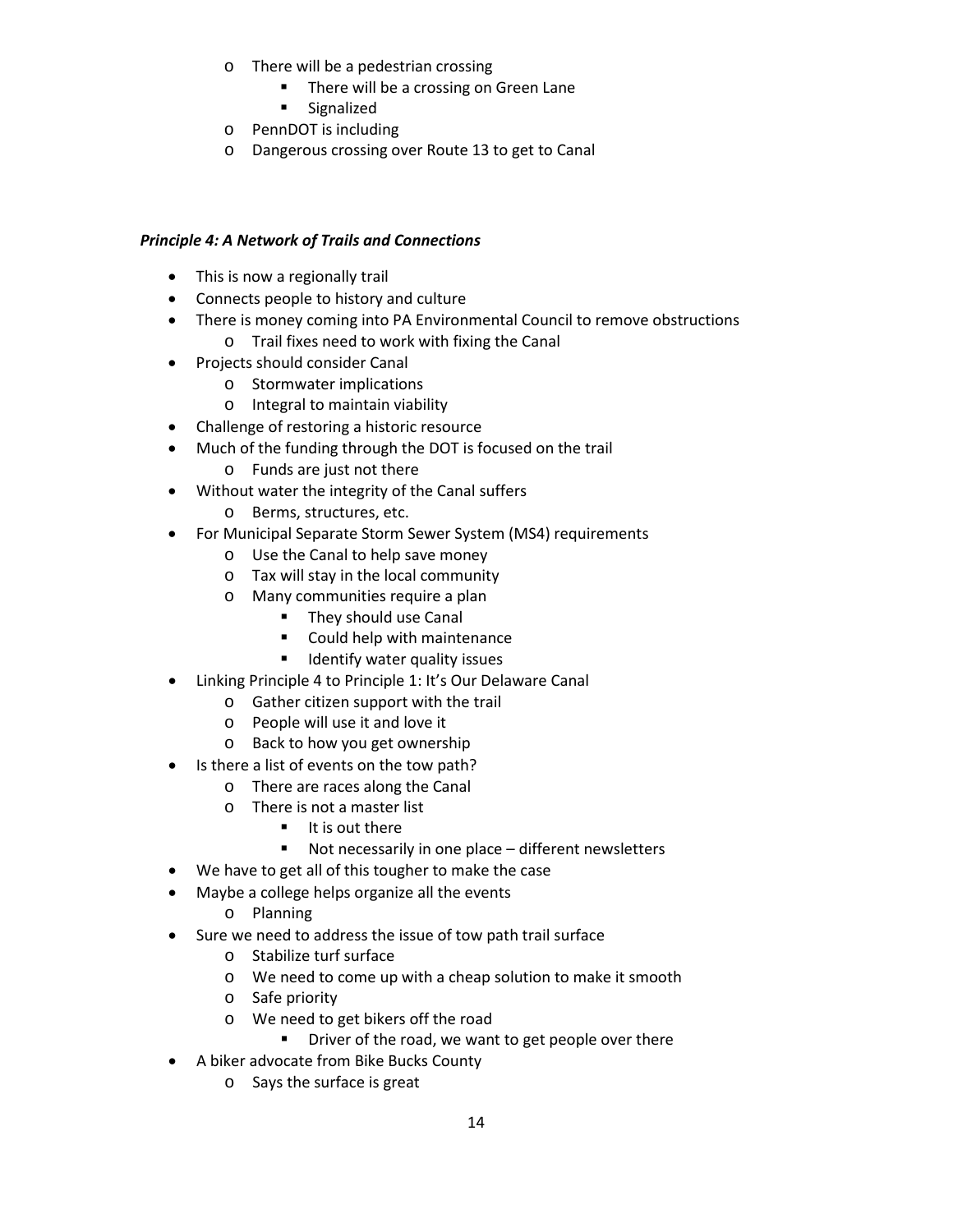- o Yardley to Frenchtown variety of surfaces
- o Lumberville-it is rougher
- o It comes down to dollars vs value
- o Pretty good for a casual ride with a family
- o Not street bike tire
- o It could be better, but it is safe
- o Huge increase in bike users
- o People start avoiding on the weekends
- There are 3 different trail surfaces on the canal
	- o 2001 crush read stone
	- o 2004-06 new material stabilized turf
- Connectivity piece is very important
- More access points to get on and off the tow path
	- o More people get on and off
- Not enough people away from the river know it's there
- Community engagement activities are right on the Canal
	- o Can we do canal plus...
- Creative placemaking
	- o Ideas of starting a parade somewhere and bring it down to Canal
	- o Canal-o-ween is an example of community embracing Canal
	- o Pop up urbanism is a trend
	- o Put a spin on an old asset
- What the Canal suffers from is it is so long, many municipalities
	- o Whose job is it
	- o Programming the asset falls into a public-private partnership
- Idea of closing river road on Sundays from Yardley to Washington Crossing
	- o Bring community down to the river
	- o Like West River Road
	- o Needs to be someone's job to do that
	- o Open Space initiative in Philadelphia should be brought to Bucks
- Programming is very important
- Who are the entities
- People say all the time, "we have a Canal"
- Examples in New York of old industrial Canals daylighting
- People sees these as opportunities
	- o Economical
	- o Millennials

#### *Principle 5: Stewards of the Canal and River*

- How do we keep the Wild and Scenic?
- How ever we can bring out the beauty on the Canal
- Has gaps in it
	- o Some municipalities choose not to get the designation
- Does Wild and Scenic bring in money?
	- o Very little
	- o Bragging rights
	- o If you want to get along the river you have to get approval
		- **Tubers work without approval**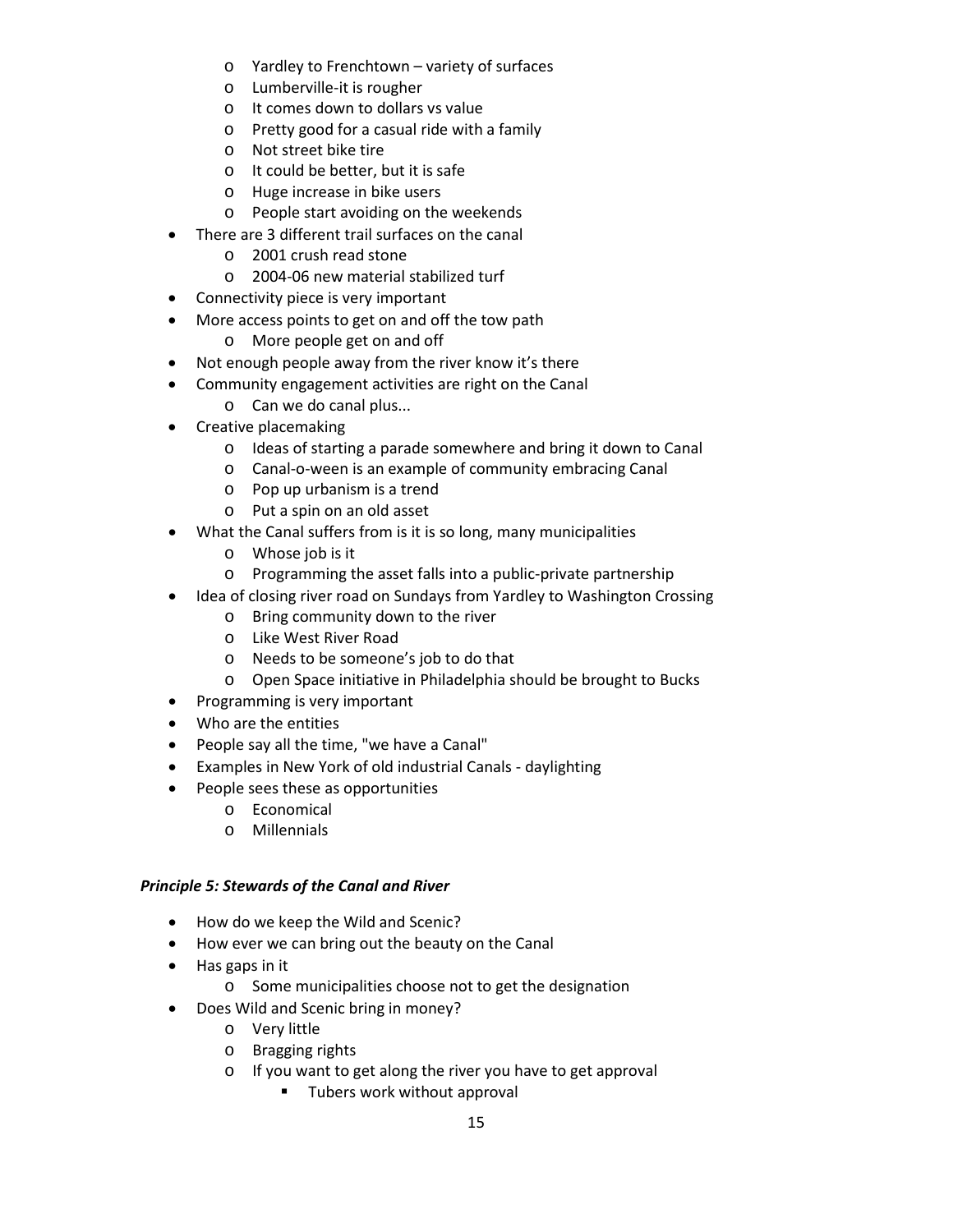- o Enforces water quality standards
- o Supports scenic byways
- o Not well funded
- Work with agencies to avoid difficulties of making improvements
- Municipalities that are not engaged yet can still enter
	- o Revisit and reeducate
- Too much development prevents it
- Utility areas that are excluded
	- o Or was this because of choice
- Who is the photographer from FODC

#### *Principle 6: A Park of Many Users*

- Other trails that are expanding along the Canal
- 25% of downtown Easton Residents are over 65... how do we make sure they are taken care of?
- The arts community is a huge underutilized entity that can promote Canal
	- o Influence could be greater
	- o Historically they were the influential group
	- o Still advocating
		- Artists are still out there
- Create an artistic narrative
- Paint festival to convene everyone
- Influential group Delaware Canal 21 (DC21)
	- o Realtor group
		- 50 local realtors surveyed
		- **Importance of Canal to sale prices**
		- 100% said it was intrinsically important to their sales if within 1 mile
		- This goes farther towards proving it is vital
	- o Economic impact study
		- **Look at value of Canal to local and larger region**
- Stormwater study funded by William Penn study with PennDOT and DCNR
	- o Impacts of state byway
- What change will PennDOT do to River Road?
	- o What is done when the road directly drains into Canal in certain areas?
	- o There is now a cultural resource survey using PennDOT resources
- Understanding what is acceptable
	- o Need to understand important characteristics
	- o Not reinventing the wheel

#### *Principle 7: We're All in This Together*

- How can we approach this in a new and different fashion?
- Is it possible for municipalities to pick up basic maintenance?
	- o Supplemental help that could help state park
	- o It's good and bad
		- Great to have them maintain it
		- **But now staff is not maintaining**
		- **Having municipality employees**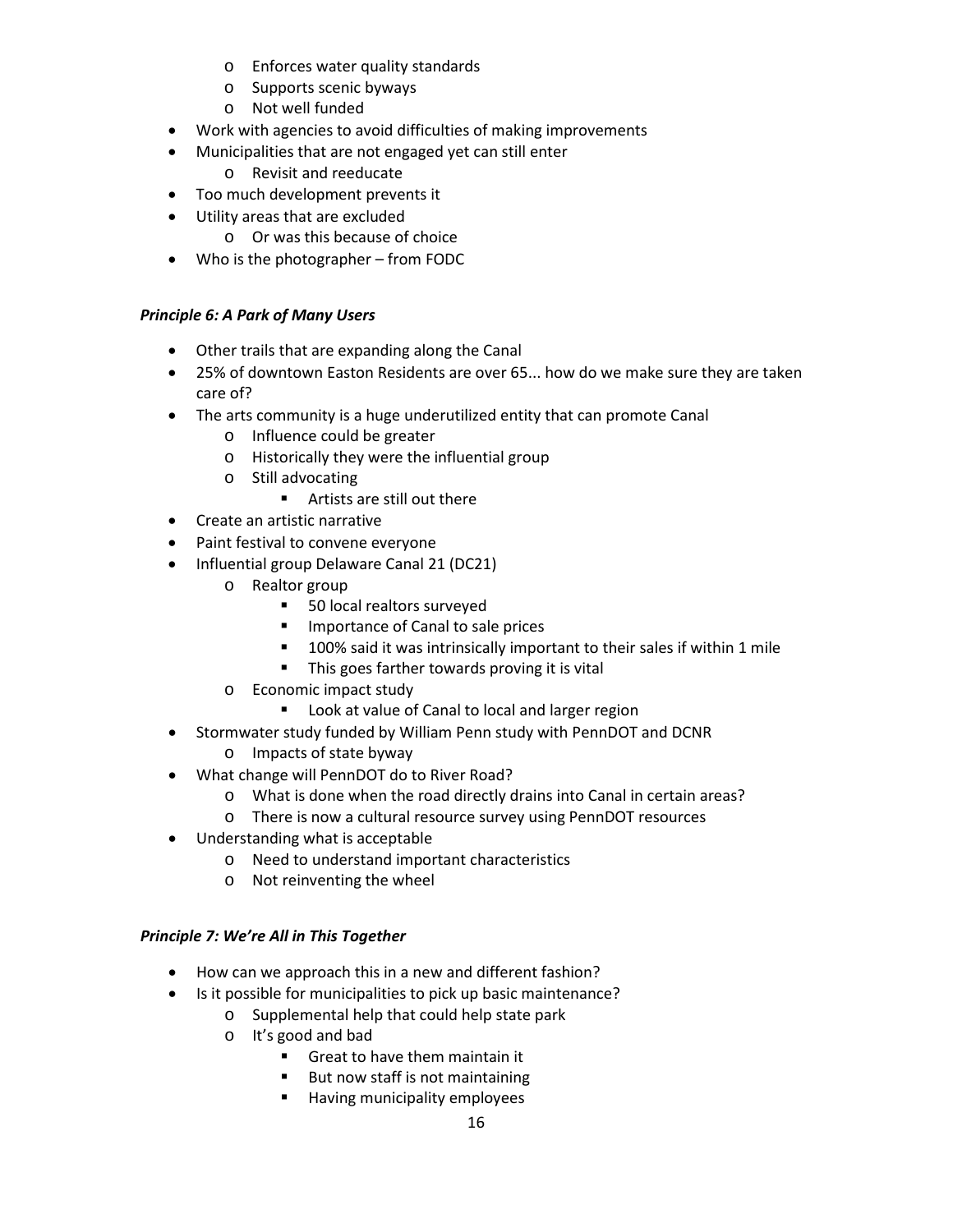- **There is a union that covers maintenance**
- Work and study the CAC to make sure they are doing the job
	- o Are they the natural entity?
	- o Maybe it is time for another look at that body
	- o Do they need taxing authority?
	- o Body that can speak for use
- CAC is made up of municipalities, business associations, legislators
- Seems to have lost power
	- o Turned into ranting time
- Maybe needs to be reenergized, from where?
	- o Stakeholders and municipalities steer the meeting
	- o This should be governing body for Canal
	- o Need stakeholders to participate
	- o There are facilitative ways to invite them in
	- o Sounds like the right balance of people
	- o This is a goal of the advisory meeting, to reenergize
	- Communicating all this information electronically
		- o This is a gap
		- o What is where?
		- o Who is doing what?
		- o Events
		- o Need a central point
- CAC meetings are reports from DCNR-not working meetings
	- o Do not reinvent something
	- o Maybe this is just a committee
- Needs a professional funded head
	- o DCNR funds programs like this
- Develop the job description of the CAC or committee
	- o It is a "we" all, not a "you" all
	- o There has to be a professional thinking it through and providing direction
	- o Flush out the idea and open it up to the public for comments
	- o Information, program, and funding... make a year round job
		- **Where is this entity getting paid from**
- Communities want an organizing entity
- There is the basic foundation for it to grow it
	- o There are a lot of people that want the Canal and make a difference
	- o Passion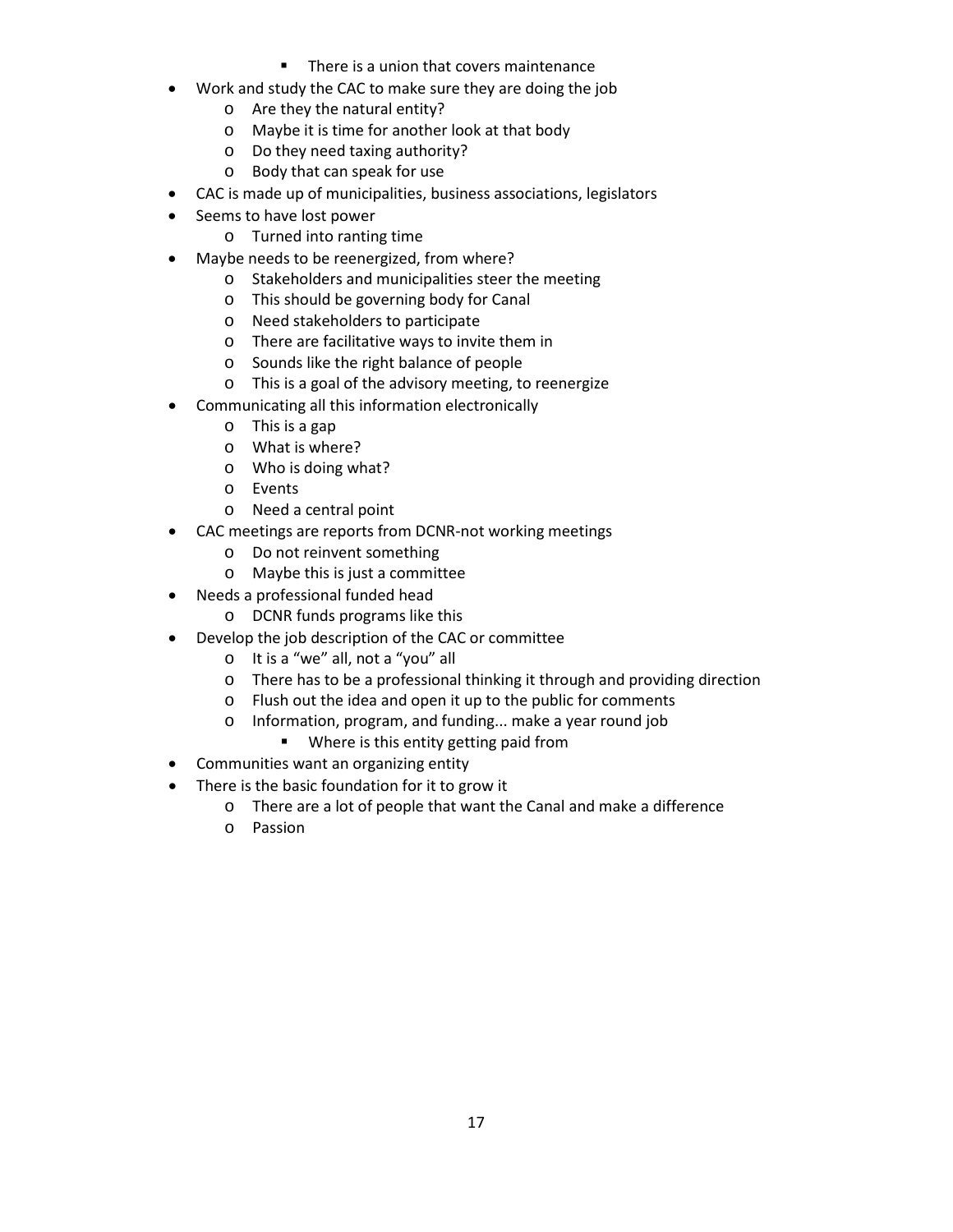## *Emailed Comments*

*AB, 8/28*: Harden the Canal at particular points to resist flood damage, even if it involves heavy reinforced concrete or whatever? I'd think we would want to allow that.

*FW, 9/8*: We could make a huge difference by getting a Flygt pump in where the barges used to cross the river just downstream from New Hope and a couple of other easy locations. I'm fascinated by how the Quakers recreated Ironbridge in England here, when they were run off to the colonies.

*BB, 9/14:* I walked the canal yesterday twice between Erwinna and Uhlerstown, and thought about the canal's problems and your efforts to fix them. I'm delighted that you are taking on this challenge and that you have had the success which you have already achieved, including borrowing TC's wonderful attorney.

I'm certain that you've already had this thought, but I'm going to say it anyway. While there are lots of projects which need to be undertaken to return the canal to functionality, if someone approached me and asked what would be my **first objective**, I would answer **"to fill the canal and to keep it filled".** They would then say **"but what about the constant leaks and breaches?"** And I would say, **"let's convene a meeting of engineers with identified expertise in how best to deal with canal leaks so that the water level can be sustained while repair work is going on."**

This cannot be rocket science. The Romans discovered how to maintain water levels in aqueducts while going over hilly terrain and across rivers. Let's help fund the necessary equipment so that dikes can be built above and below a breach/repair area, so that pumps can move the water from above to below the repair area, and so the canal can remain at its normal depth **at all times**.

If your organization were to adopt this as your first objective, and you got DCNR to buy in, and you raised some private funding to pay for plan development and any specialized equipment, you would win the support of all constituencies for longer term studies of what further steps can be taken to make the canal viable. Certainly, viewing and promoting the canal as another important water storage resource is a politically attractive concept worthy of serious consideration.

*AB, 9/19*: We were speaking with Bill Tinsman this morning about the canal. He told us that for many years there was a large timber structure immediately south of the little bridge that crosses the canal at a lock just in the north end of Lumberville. It had a platform at road level, then stairs down to a little dock at canal water level, and it was used for people to launch canoes, etc. etc. This fits directly with the public calls for access, not just to the park, but specifically to the water. We might want to consider whether we can use this as an example in the Visioning Study in making the point that much more access and more convenient access is needed.

*MM, 10/12*: I saw an article in the New Hope News about the canal vision study and wanted to send an idea that I don't see fully expressed in the comments on your web site, since I won't be able to attend any upcoming meetings.

I lived in Europe for 5 years and traveled around a bit where I observed many of Europe's canals